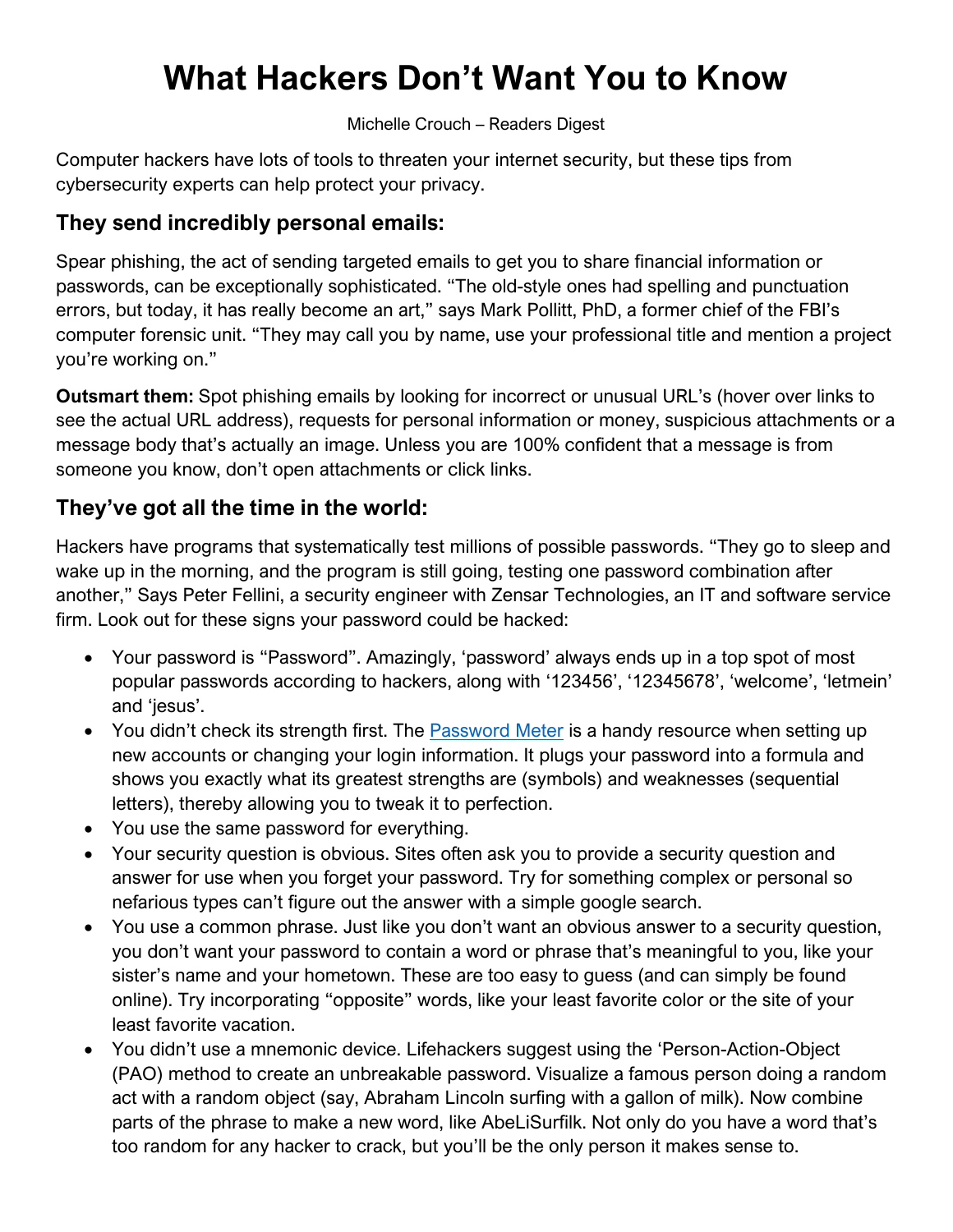**Outsmart them:** Instead of a password, try a passphrase. Use letters and characters from a phrase and include special characters, numbers and upper and lower-case letters.

## **They love your Bluetooth headset:**

If you leave the Bluetooth function enabled after using a hands-free headset, hackers can easily connect to your phone, manipulate it and steal your data.

**Outsmart them:** Always turn Bluetooth off after you use it. Set your visibility to "off" or "not discoverable," and require a security code when you pair with another Bluetooth device.

## **They sneak while you surf:**

A growing number of cyberattacks are arriving via "drive-by download," says Giovanni Vigna, PhD, a computer science professor at the University of California at Santa Barbara and co-founder of antimalware provider Lastline Inc. "You visit what looks like a perfectly harmless website," he says, "but in the background, you are redirected to a series of other sites that send you an attack." Often even the website's owner doesn't know the site has been compromised. Although search engines keep blacklists of known malicious sites, the bad sites are continuously changing.

**Outsmart them:** Make sure you install all available updates to your browser or use a browser that automatically updates, like Firefox. Vina's research has found that Internet Explorer users are most vulnerable to these attacks.

# **They can infiltrate your baby monitor or smart TV:**

Remember, your smart device is essentially a computer- and chances are, it's not a particularly secure one. Anything in your house that's connected to the Internet, from your smart fridge to your climate-control system, can be hacked. In several recent incidents, hackers were able to hijack a baby monitor and yell at a baby. Experts have also shown how hackers can turn on a smart TV's camera and spy on you.

**Outsmart them:** When setting up smart devices, always change the default password. Most of these devices work from your wireless router, so password protecting your Wi-Fi can also help. Keep up with firmware updates; many devices will inform you when there's an update available. Otherwise, look for an Update Firmware option in the main menu or settings.

# **They eavesdrop on free public Wi-Fi networks:**

Even if you're connected to a legitimate public network, a "man-in-the-middle" attack can allow hackers to snoop on the session between your computer and the hot spot.

**Outsmart them:** Avoid public Wi-Fi, if possible, especially unsecured networks without passwords, advise security experts at MetLife Defender, a personal data protection program. Instead, set up your smartphone as a secure hot spot or sign up for a VPN (virtual private network) service. If you must use public Wi-Fi, avoid financial transactions and consider using a browser extension like [HTTPS](https://www.eff.org/https-everywhere)  [Everywhere](https://www.eff.org/https-everywhere) to encrypt your communications.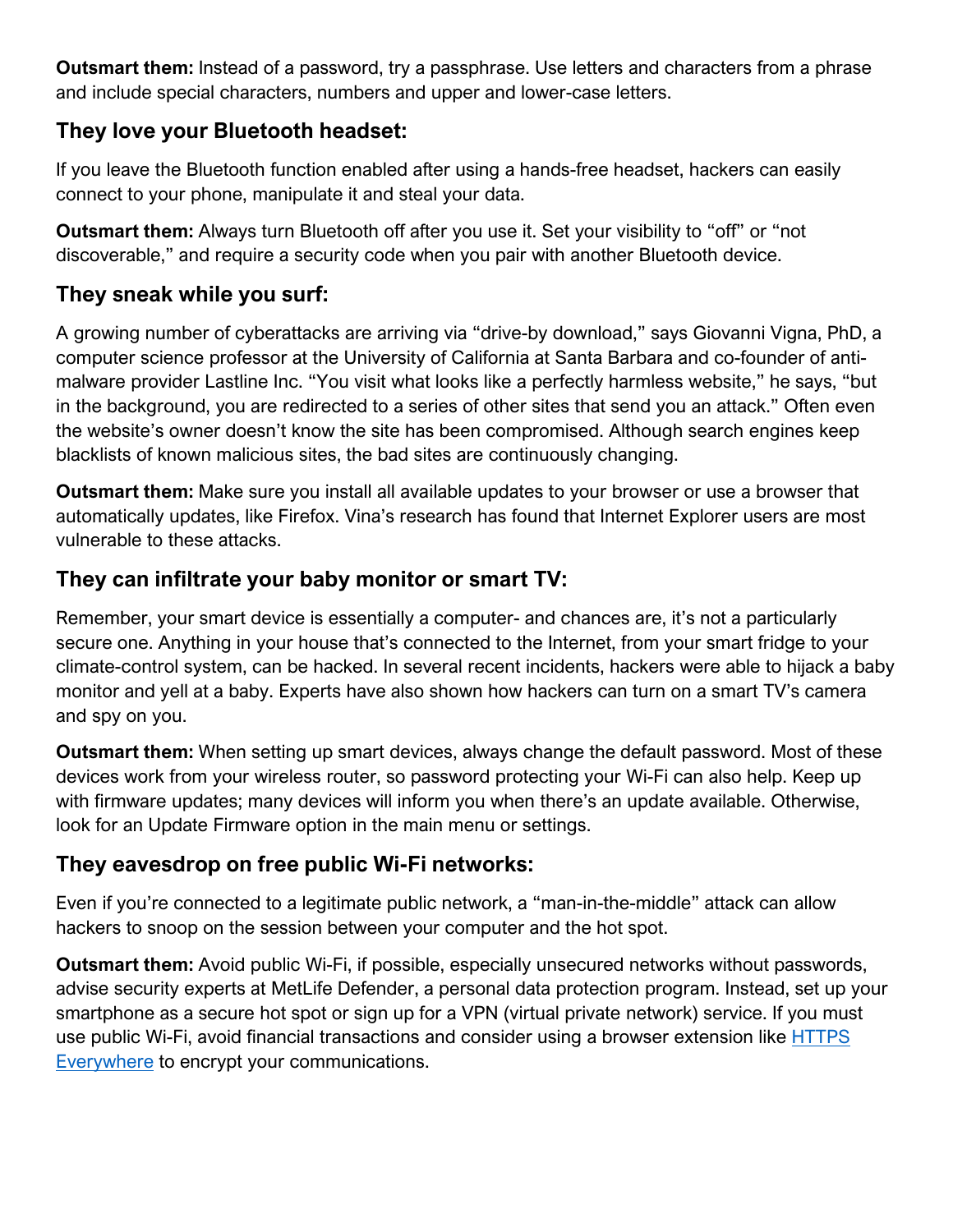# **They lure you with "shocking" videos on Facebook:**

A friend just posted a video of an "unbelievable animal found in Africa." If you click to watch, you're asked to download a media player or take a survey that will install malware on your computer, says Tyler Reguly, manager of security research at the cybersecurity firm Tripwire. It also shares the video with all your friends.

**Outsmart them:** Type the video's title into Google and see if it's on YouTube. If it's a scam, someone has probably already reported it.

#### **They take advantage of your typos:**

Fake sites with slightly altered URLs like micrososft.com or chse.com look surprisingly similar to the real site you meant to visit, but they're designed to steal your data or install malware on your computer.

**Outsmart them:** Double-check the site's address before logging in with your name and password, especially if the home page looks different. Check *https* in the address before typing in your credit card information.

## **They crack your password on "easy" sites**

A 2014 study found that about half of us use the same password for multiple websites, making a cybercrook's job easy. "A hacker will break into a soft target like a hiking forum, get your email address and password, and then go to your email account and try to log in with the same password," says Marc Maiffret, chief technology officer at BeyondTrust, a security and compliance management company. "If that works, they'll go to your bank account and try the same password."

**Outsmart them:** Use two-factor authentication, a simple feature that requires more than just your username and password for you to log on. In addition to your password, for example, a site may require you to enter a random generated code sent to your smartphone to log in. Many companiesincluding Facebook, Google, Microsoft, Apple and most major banks – now offer some form of the safeguard.

#### **They can easily break into routers the use WEP encryption:**

Many older routers still rely on a type of encryption called WEP (Wired Equivalent Privacy), which can easily be cracked with a widely available software program that anyone can download.

**Outsmart them:** Make sure your router uses WPA2 (Wi-Fi Protected Access 2) the most secure type of encryption, or at least WPA. Click your computer's wireless network icon to check the security type. If your router doesn't give you one of those choices, call your router manufacture to see if you need to do a firmware update – otherwise, plan to get a new router. Don't forget to change your preset Wi-Fi password, since any good hacker knows the default passwords for all major routers.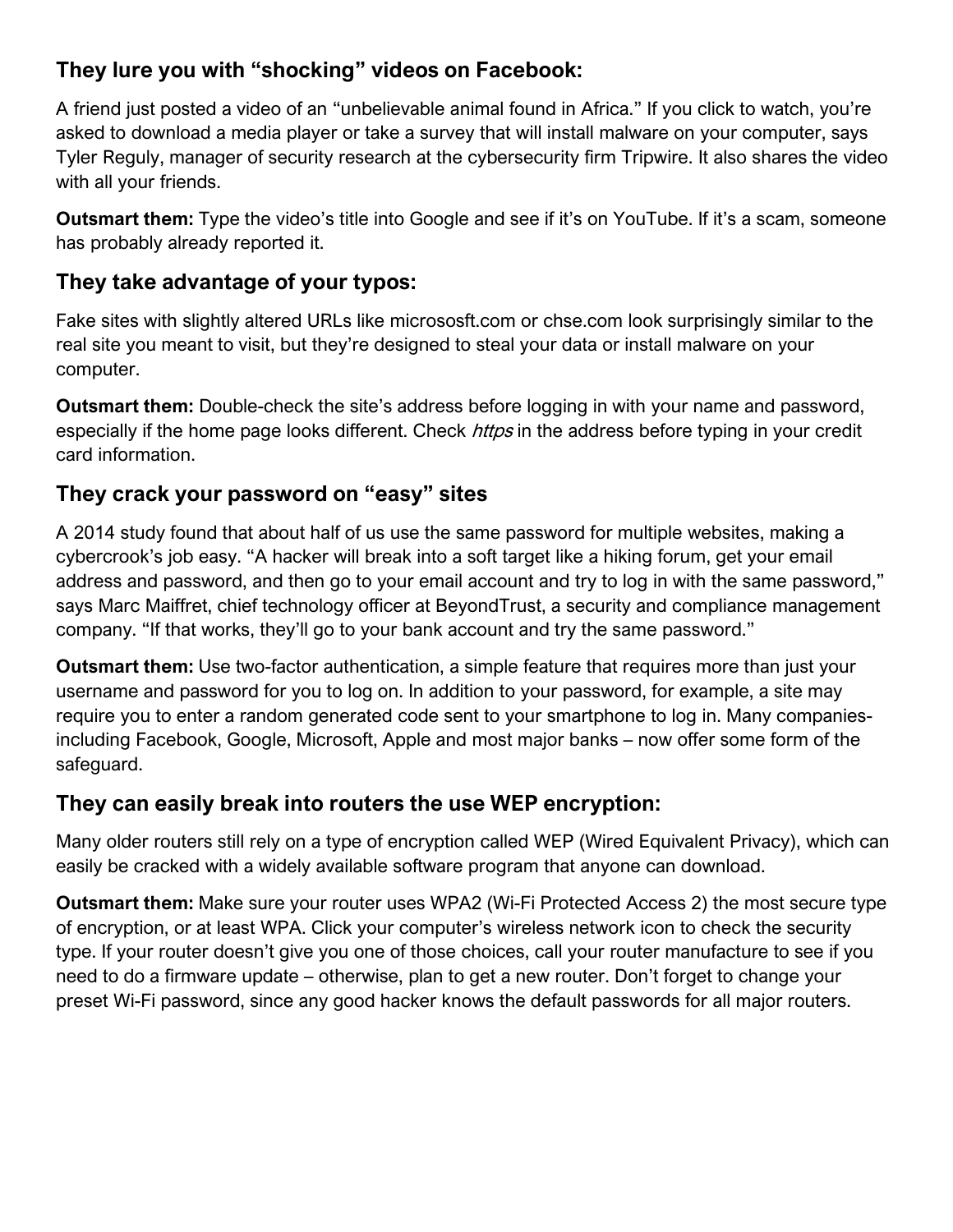## **They impersonate trustworthy companies:**

You may get a fake financial warning from your bank or credit card company, order confirmation from a retailer or social networking invitation.

**Outsmart them:** Remember, most companies never ask you outright for your account information. You can sometimes spot this type of scam by hovering over the address in the 'From' field or by hitting 'Reply All' and looking for misspellings or strange addresses. Also, check to see that the email was sent to you and only you. If you're not sure it's legit, call the company instead.

# **They debit tiny amounts – at first:**

Cyberthieves may test-drive a stolen card number by running a small charge under \$10 to see if anyone notices.

**Outsmart them:** Check your transactions online regularly – even daily. If you spot a charge you don't recognize, report it immediately to your card issuer. To prevent hackers from getting your card information remember these 10 times you should never pay with a credit card.

- When a website does not begin with "HTTPS"
- When you're responding to an email
- When charity fundraisers approach you on the street
- When speaking to anyone over the phone
- When an online merchant has no reviews or previous listings
- When you are making a purchase you can't afford
- When a merchant needs to take your card out of view for payment
- When purchasing online while connected to public Wi-Fi
- When purchasing something on a public computer
- If you see bulky, plastic, exposed wires on devices you're about to swipe through

# **They hacked that ATM you just withdrew cash from**

Crooks install cleverly disguised "skimmers' to steal your card information, while a hidden camera or a thin skin over the keypad captures your PIN. Now, scammers even have ways to target ATMs remotely.

**Outsmart them:** Try to use ATMs inside financial institutions, where it's tougher for criminals to install these devices, and inspect the machines carefully before you use it.

# **They count on your downloading our free, fake version of popular apps:**

These apps steal confidential information or bypass your phone's security settings and subscribe you to premium services. "You choose the free version of a game, it asks for all sorts of access, and you say 'yes, yes, yes' to all the permissions," Vigna says. "The next thing you know, it's sending you premium SMS text messages and stealing your money."